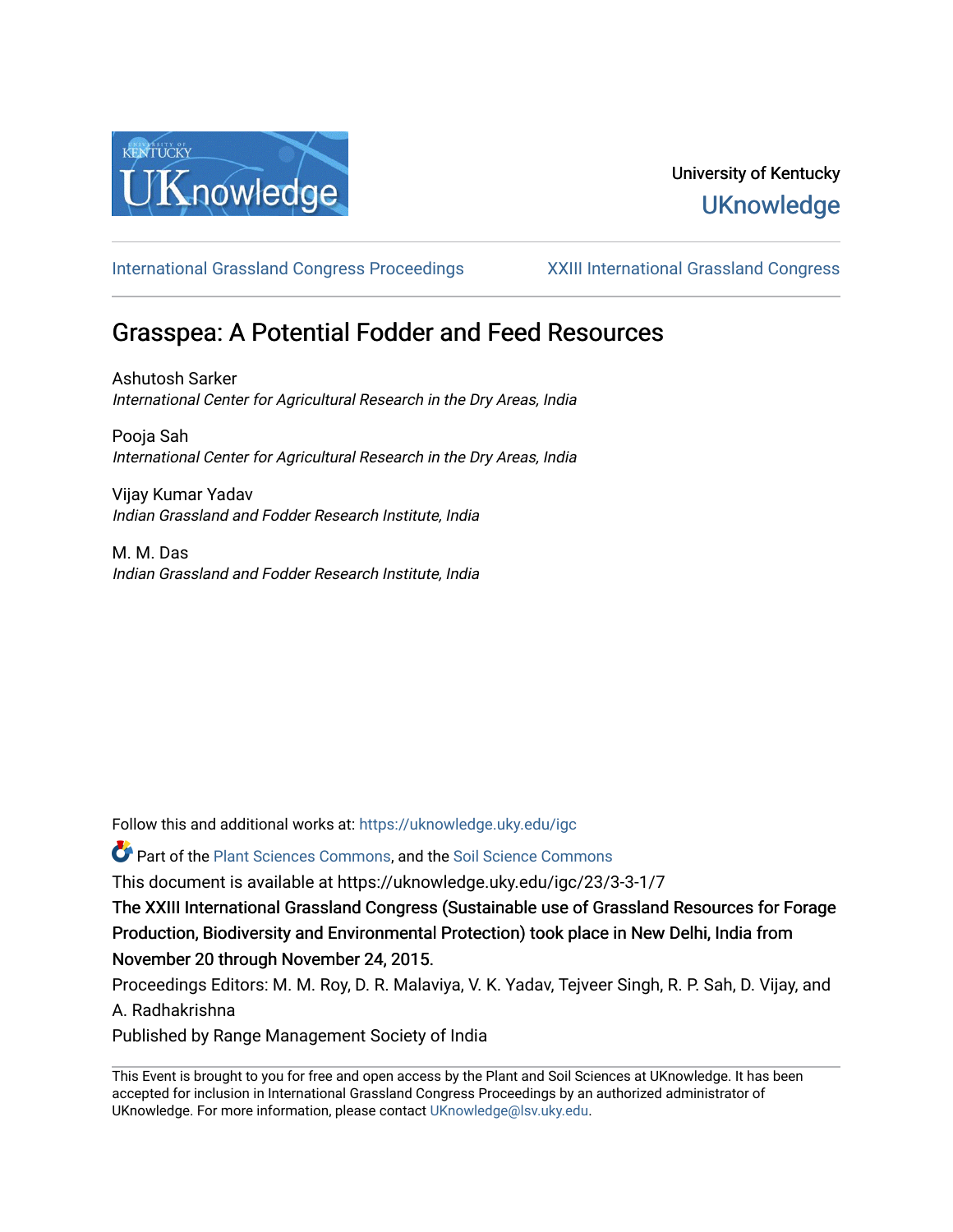Paper ID: 1529 **Theme 3.** Sustainability of grasslands- social and policy issues **Sub-theme 3.3.** Sustainable use of grassland resources

## **Grasspea: A potential fodder and feed resources**

### **Ashutosh Sarker\* 1 , Pooja Sah<sup>1</sup> , V. K. Yadav<sup>2</sup> , M. M. Das<sup>2</sup>**

<sup>1</sup>International Center for Agricultural Research in the Dry Areas (ICARDA) New Delhi, India 2 ICAR-Indian Grassland & Fodder Research Institute, Jhansi, India \*Corresponding author e-mail: [A.SARKER@cgiar.org](mailto:A.SARKER@cgiar.org)

**Keywords:** Feeding trial, Fodder, Grasspea, Low ODAP

#### **Introduction**

Grasspea (*Lathyrus sativus* L.) is a an important legume crop grown in India, Bangladesh, China, Ethiopia, Nepal, and Pakistan for human food, animal feed and soil health improvement. In India, grasspea is grown in about 521,100 ha, mainly in Chhattisgarh, Bihar, Jharkhand, Maharashtra, Orissa, Assam, West Bengal, and eastern Uttar Pradesh. Grasspea cultivation is low-cost and easy. Inherently grasspea possesses resistance to drought, excess moisture, salinity, diseases, and insect pests. As grasspea has an ambivalent reputation due to ODAP content in its plant parts, efforts are on to develop low or ODAP-free grasspea varieties with high biomass for dual purpose for human food and animal feed. A number of such varieties are now available in India, Bangladesh, Nepal and Ethiopia. Grasspea is known as excellent feed and fodder crop for centuries as a main concentrate for horses (Anonymous, 1894). Livestock is a key component of farming systems in South Asia and in Africa, and most particularly with small and marginal farmers, estimated about 678 million, and indicates importance of livestock to their livelihoods (ILRI, 2000).

#### **Materials and Methods**

In India, low ODAP and high biomass grasspea varieties along with recommended production packages are being upscaled among farmers of Assam, Bihar, Chhattisgarh, Uttar Pradesh and West Bengal. In these states, demonstrations were conducted with low ODAP and high biomass varieties, Nirmal, Prateek, Mahatoera and Ratan with the active participation of 6769 farmers from 17 districts of 517 villages covering an area of 2350 ha. Farmers grew grasspea mainly as relay crop. Nutritional analysis of grasspea fodder is done at Indian Grassland & Fodder Research Institute, Jhansi. Samples were collected at 50% flowering stage and analysed for various chemical components. Feeding trials were also conducted on small ruminants to know the effect of feeding of grasspea fodder and grain-based concentrates.

#### **Results and Discussion**

The demonstrations have been conducted at farmers' fields and it was observed that improved varieties performed well as compare to local cultivars. On an average, improved varieties with site-specific production technologies provided 49% higher seed yield than local cultivar and farmers' practice. Field performance on biomass showed excellent fodder and seed production with the variety Nirmal with slightly higher biomass yield at 50 % flowering compared to the variety Ratan, and ranged from 250 to 278 q/ha. The variety Ratan was found to be better seed yielder than Nirmal. However, large scale demonstration over locations indicated that both the varieties are equally suitable for dual purpose use (grain and fodder). For fodder analysis, samples were collected at 50% flowering showed crude protein content between 14.80 to 16.48 % which was at par with superior legume fodder, viz. Egyptian clover and Stylosanthes, etc. While most important parameter to decide the usability as fodder was ODAP content, was below detectable limits (<3.5 ppm), indicating suitability and safety of grasspea to be used as fodder.

**Nutrient utilization and growth performance of Jalauni lambs with grasspea grain supplemented diet:** The effect of supplementation of grasspea seed in the diet of lambs was studied for a period of 90 days. In control group  $(T_1)$  the animals were fed *ad lib* green chaff of M P Chari with concentrate mixture as per requirement whereas in the  $T_2$  and  $T_3$ the crude protein of Groundnut cake was replaced @ 50% and 100% with lathyrus seed protein in the concentrate mixture. DM intake as percentage of body weight was comparable among the groups and ranged from 3.31% to 3.39%. Digestibility coefficients of DM, OM and CP was 63.30, 65.54 and 63.04% in  $T_1$ , 64.57, 66.82 and 66.79% in  $T_2$  and 62.40, 64.86 and 63.26% in  $T_3$ , respectively. NDF digestibility was also similar among the groups (49.81 vs 48.36 vs 49.01%). DCP intake (g/d) was 52.40, 53.13 and 55.43, respectively whereas TDN intake (g/d) was 393, 366 and 425 among the respective groups. DCP content of the diet ranged from 8.44 in  $T_1$  to 9.22% in  $T_2$  and TDN content varied from 63.12% in  $T_1$  to 61.08% in  $T_3$ .